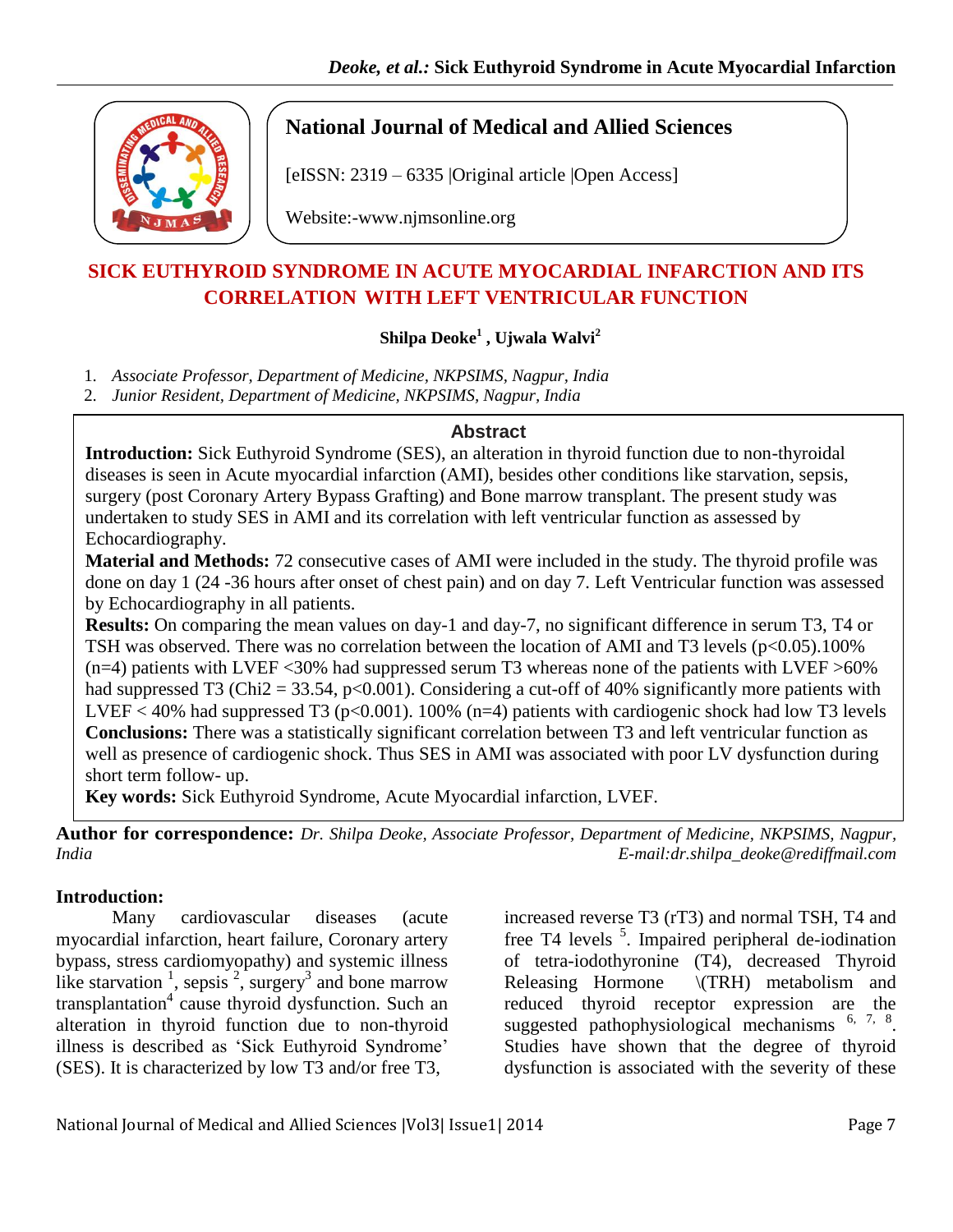diseases and low levels of biologically active T3 predicts poorer prognosis <sup>9</sup>.

Though SES in the setting of acute myocardial infarction (AMI) has traditionally been viewed as an adaptive phenomenon to reduce the work-load of the diseased heart by reducing energy consumption  $^{10}$ ; there is evidence that it has an effect on the prognosis, both short term as well as long term. Its presence predicts more frequent complications, poorer left ventricular function and increased mortality  $11 - 14$ . Hence the present study was carried out to study the rate of occurrence of SES in AMI and its correlation with the left ventricular function.

## **Materials & Method:**

It was a hospital based longitudinal study carried out over a 2 year period from November 2009 to November 2011. The study was initiated after prior permission of the Institutional Ethics Committee. With 19% expected reduction in serum T3, precision of 10%, desired C.I. of 95%, the minimum sample size calculated was  $60<sup>11</sup>$ . Patients with first episode of acute myocardial infarction irrespective of age, sex and clinical severity admitted in the ICCU were included in the study.

Patients using drugs like Amiodarone, corticosteroid, thyroid disease drugs; patients who have received any iodinated contrast agents within previous 2 weeks or patients with established diseases such as malignancy, chronic obstructive pulmonary disease, chronic renal failure, and cirrhosis of liver, active infection or uncontrolled diabetes mellitus (DM) were excluded.

Detailed clinical history and a thorough physical examination of all subjects were carried out. Besides routine investigations, serial ECGs and 2 D Echocardiography were done in all patients. 2D Echocardiography of the patients was done by Toshiba Nemio XG SSA-580A machine with a 3MHz cardiac probe. The left ventricular ejection fraction (LVEF) as a measure of left ventricular function was assessed echocardiographically by using modified Simpson Biplane Method.

Thyroid function tests were done twice; first sample was withdrawn 24-36 hrs after the onset of chest pain (day- 1) as maximal changes in thyroid status are seen at this time as reported in previous studies and the second sample was withdrawn after 7 days (day-7). Thyroid hormone levels (total T3, T4 and TSH) were measured by using chemilluminescent immunoassay 10 MAX 410 monobind IMNA.

Statistical Analysis: Continuous variables like age, serum T3, T4 and TSH were presented as mean  $\pm$ S.D. Relation coefficient was computed for the correlation of serum T3 level with LVEF.  $p<0.05$ was considered as statistically significant. Statistical software STATA version 10.0 was used for data analysis.

 The P values represent probability values for testing the simultaneous equality of the means and P values below 0.05 were considered to be statistically significant. The values of all the parameters were presented as geometric means.

 Statistical software namely SPPS10.0 and Systat 8.0 were used for the analysis of the data. Microsoft word and Excel have been used to generate graphs, tables, etc.

## **Results:**

The study group comprised of 75 consecutive patients of acute myocardial infarction admitted at the tertiary care centre over a period of 2 years, out of which 2 were excluded because they expired before 7 days (before the day-7 sample for thyroid profile could be collected); one patient developed hospital acquired pneumonia during her hospital stay. Thus the final group included 72 patients of acute myocardial infarction who were further evaluated.

There were 49 (68%) males and 23(32%) females. Male: female ratio was 2.1:1. The mean age was  $56.51 \pm 5.87$  years in males and  $61.13 \pm 9.80$ years in females.

On comparing mean T3 values on day-1 and day-7, no significant difference in recovery of serum T3 value was observed (p=0.2586) (Table 1). Similarly, there was no statistically significant difference between mean T4 values on day 1 and day 7 (p=0.767) and TSH values on day 1 and day 7(p=0.363) (Table 1).

Maximum number of patients had inferior (40.2%) followed by extensive anterior wall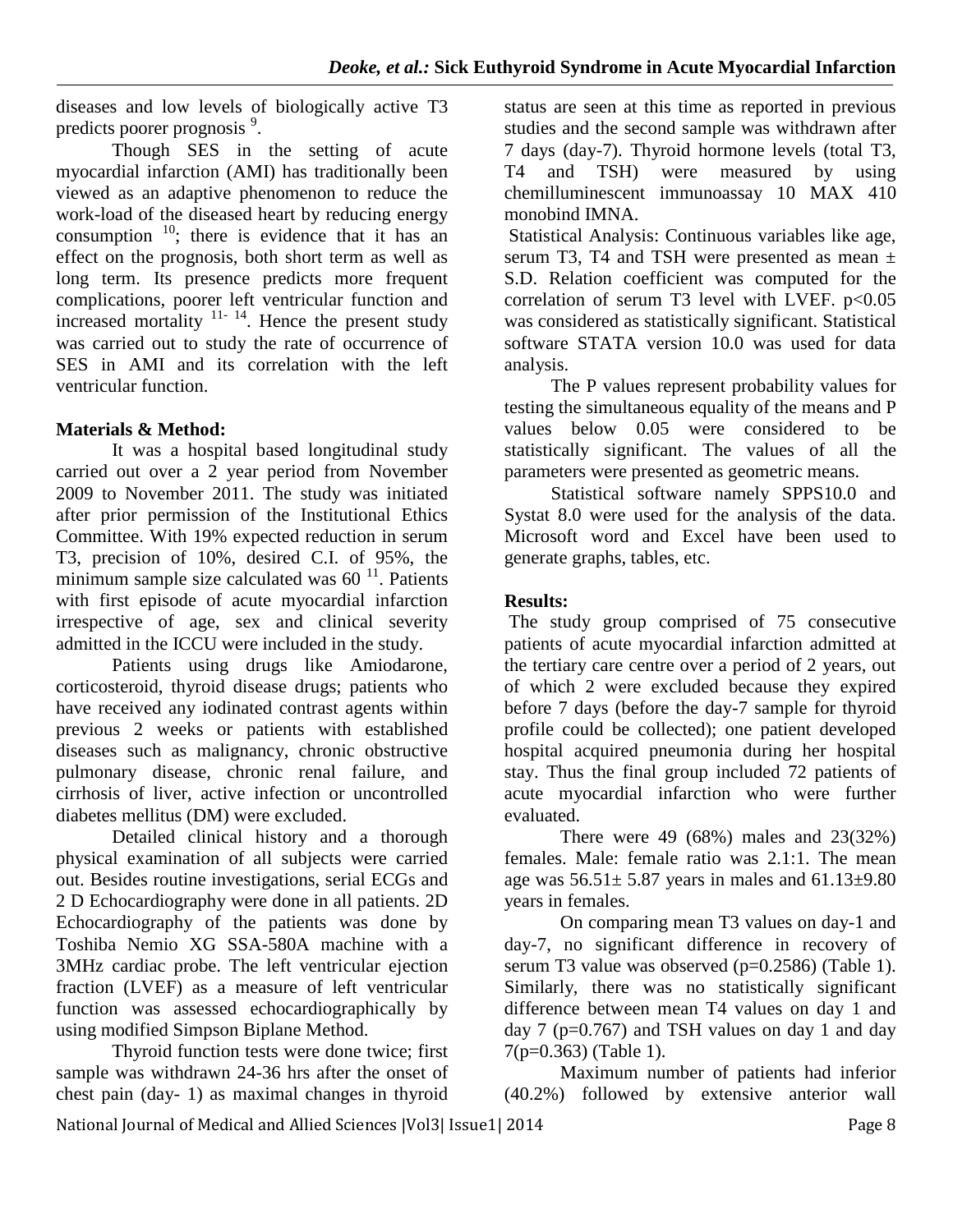myocardial infarction (33.3%). Though more patients with extensive anterior MI had suppressed T3 (n=7, 29.2%), followed by Inferior MI (n=4, 15%), no statistically significant correlation between the reductions in serum T3 level with the type of myocardial infarction was observed  $(p=0.110)$  for inferior and  $p=0.403$  for anterior wall MI) (table 2).

Left ventricular ejection fraction (LVEF) as a measure of cardiac function was correlated with serum T3 level observed on day 1. It was observed that  $100\%$  (n=4) patients with LVEF <30% had suppressed serum T3 whereas none of the patients with LVEF  $>60\%$  had suppressed T3. Decreased LVEF was associated with suppressed T3  $(p<0.001)$ (Table 3, Figure 1).

A cut-off of 40% for LVEF was correlated with serum T3 level observed on day 1. Patients were divided into two groups depending upon the ejection fraction (Group 1 LVEF<40% and Group 2 LVEF $\geq$  40%). Significantly more patients with LVEF <40% had suppressed serum T3 level (Table 4).

Four patients presented with cardiogenic shock. All had suppressed serum T3 values. Thus serum T3 strongly correlated with cardiogenic shock (r=-0.359, p<0.001) (Table 5).

## **Discussion:**

In the present study, the male: female ratio was 2.1:1. Thus males were more frequently affected. Similarly Leif Friberg et al 11 in their study of patients with acute myocardial infarction noted male: female ratio of 2.4:1. In another study by Friberg et al  $^{15}$ , the male: female ratio was 1.9:1. Similarly, studies by Lymvaios et al  $16$  and Pimentel et al <sup>17</sup> observed male preponderance (male: female ratios of 1.6:1 and 1.5:1 respectively).

Gender is an important non-modifiable risk factor for AMI, males being affected earlier and more frequently. In the present and earlier studies males are affected almost twice as frequently as females. Part of this protection is due to higher HDL levels in pre-menopausal women; after menopause the levels fall down and protective effect is lost.

The mean age of presentation of acute myocardial infarction in the present study was 57.98±11.71 years. The mean age in male and female patients was 56.51±12.32 years and 61.13±9.80 years respectively. The mean age of presentation is significantly lower than that observed in western studies like those carried by Friberg et al  $11$  (mean age for males and females  $66± 13$  years and  $74±9$  years respectively), Friberg et al  $^{15}$  (mean age for males and females - 66 $\pm$ 2 and  $77\pm2$  respectively), and Lymvaios et al  $^{16}$  (mean age of presentation was  $62.3 \pm 10.2$  years).

Sharma et al  $^{18}$  observed that heart diseases were rising in Asian Indians 5–10 years earlier than in other populations around the world. The mean age for first presentation of acute myocardial infarction in Indians was 53 years.

The present study did not reveal significant changes in the T3, T4 and TSH levels on the first and seventh days (Table 1). Friberg et  $al<sup>11</sup>$  in their study noted that the thyroid hormone system was rapidly down-regulated with maximal changes occurring 24 to 36 hours after onset of symptoms [mean level of the total T3 decreased by 19%  $(p=.02)$ , the inactive metabolite reverse T3  $(rT3)$ levels increased by 22%  $(p = .01)$ , and TSH levels declined by  $51\%$  (P< .001)].

Similarly Rajappa<sup>19</sup> studied thyroid profile serially upto 7 days after onset of symptoms in acute myocardial infarction and observed gradual increase in T3 with normalisation on 7th day. Pimental et al<sup>17</sup> prospectively studied mean T3, T4, TSH on days 1, 4 and 7 and observed that greatest hormonal changes occurred on day 4. Mean reverse T3 was highest on day 4 whereas serum TSH, T4, and free T4 remained normal. Lymvaios et al  $^{16}$  that T3 level were progressively normalised after 6 months in subjects with change in LVEF <50% whereas they remained unchanged from baseline value in subjects with change in LVEF >50%.

The pattern of recovery in SES depends upon the extent of myocardial dysfunction. Changes in reverse T3 are more prominently seen. Further, serial estimation of thyroid hormone is more informative. In the present study, neither reverse T3 nor daily thyroid hormone estimation was done.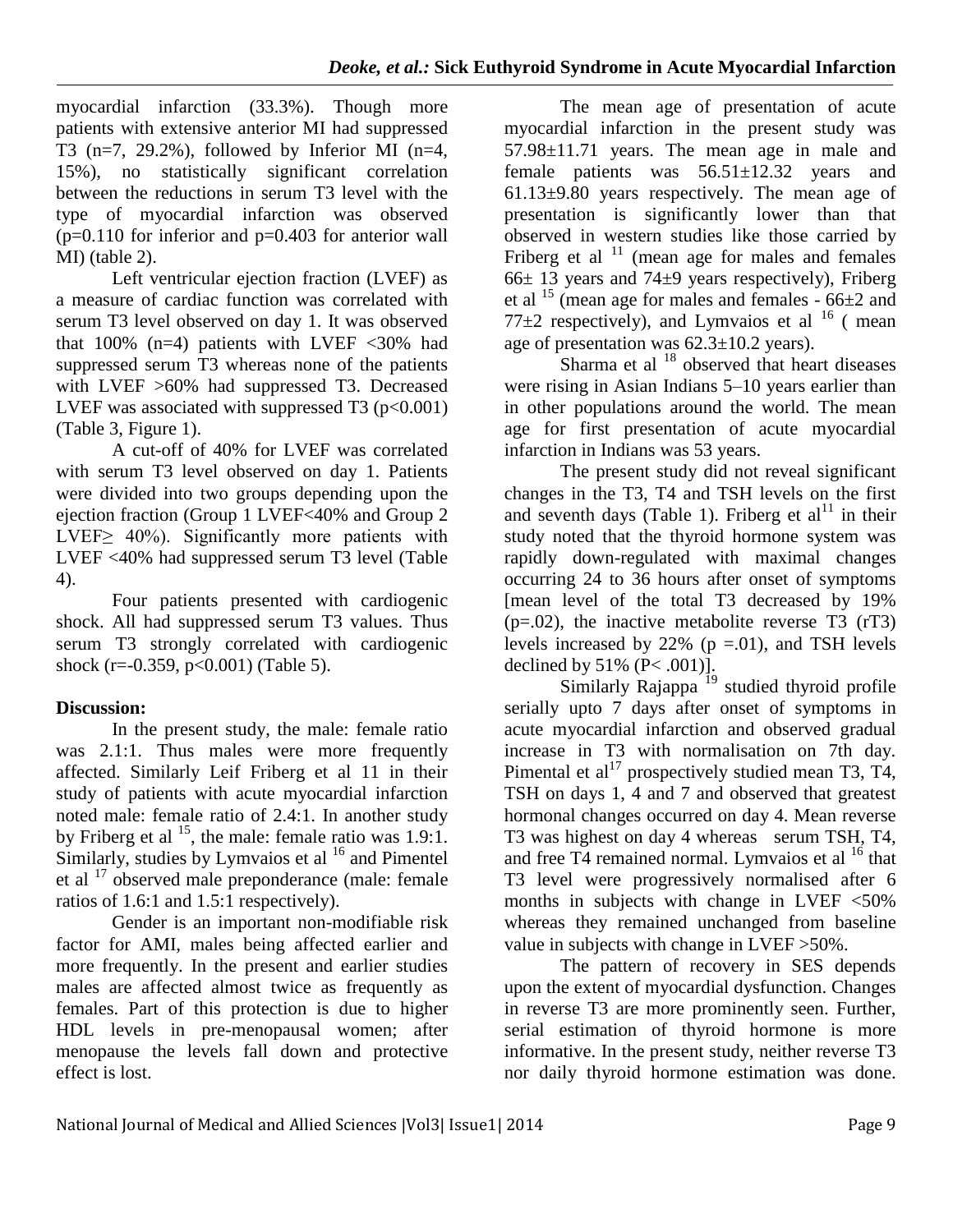Hence statistically significant difference between day-1 and day-7 values was probably not observed.

There was no significant correlation of T3 levels with the type of AMI in the present study. We have not come across any study correlating SES with the type of AMI, though there are studies which show correlation of SES with the extent and 'severity' of AMI as assessed by CK-MB  $^{11, 19}$ .

The probable reason for more subjects with suppressed T3 in extensive anterior wall MI is that extensive anterior wall MI indicates more severe and extensive myocardial damage (due to a possible proximal left anterior descending artery lesion) and consequently results in profound down-regulation of the thyroid hormone system. However, the smaller sample size of the present study probably did not yield statistically significant correlation.

In the present study, with decreased LVEF significantly more patients had reduction of serum T3 ( $p<0.001$ ). Considering a cut- off of 40%, serum T3 was significantly lower in patients with LVEF  $\langle 40\%$  as compared to patients with LVEF  $>40\%$ (p<0.001). In a similar study done by Lymvaios et al  $16$  total T3 levels in plasma at 48h significantly correlated with LVEF at  $48h$  (r=0.50, p=0.0004). On further follow-up, persistently low T3 levels at 6 months was associated with poor and nonsignificant recovery of LVEF thus correlating with late functional recovery.

Rajappa et al  $^{19}$  observed significantly lower T3 in subjects with LVEF < 50% than in subjects with LVEF > 50% (p < 0.001). Friberg et al <sup>15</sup> concluded that patients with Atrio ventricular plane displacement less than 8 mm, corresponding to a left ventricular ejection fraction of approximately 35%, had a significantly  $(p=0.03)$ lower mean concentration of T3 as compared to other patients. Iervasi et al  $12$  observed that patients with low fT3 had slightly, but significantly, lower left ventricular ejection fraction as compared to the with normal fT3 ( $p=0.025$ ).

Pantose et al  $^{20}$  found significant correlation between total T3 and EF%  $(r=0.56, p=0.0004)$ . Adawiyah et al  $(2010)^{21}$  noted significant difference in killips classification on day-1 between SES and non SES group (p=0.030). In their study, more patients admitted with killips class III and IV

(cardiogenic shock) developed SES. Thyroid hormones are important for the systolic as well as diastolic function of the heart. When the thyroid hormone system is down-regulated in AMI, intracellular calcium handling is affected in a way that may contribute to myocardial stunning and reperfusion injury due to calcium overload. Furthermore, there is increased systemic vascular resistance leading to increased cardiac workload due to this down-regulation. If the heart is unable to cope with this, cardiac output and consequently LVEF is reduced.

The proposed sequence of events occurring in the thyroid hormone metabolism during myocardial infarction is as follows. (1) Inhibition of the 5"-deiodination of T4, resulting in increased inactive metabolite, plasma rT3 and decreased plasma T3 value. (2) Increased secretion of TSH resulting in increased secretion of T4 and T3 which is then switched off by the negative feedback of thyroid hormone on the pituitary<sup>4</sup>.

Other possible mechanisms are reduced thyroxin secretion (with reduced T3 and T4); Thyroxin binding globulin, albumin and the affinity of both for the thyroid hormone may be reduced, impairing 5-monoiodeiodinase action, T4 uptake as well as post receptor action.

All the above mechanisms may be directly affected by the catecholamine levels14, 22, 23. Unchanged or minimally changed serum TSH is likely to be explained by (i) failure of hypothalamopituitary axis response to serum T3 concentration and /or (ii) suppressed TSH secretion due to normal or slightly elevated serum T4 $^{3,4}$ .

## **Conclusion:**

There was no significant difference between the mean levels of T3, T4 and TSH on day 1 and day 7. There was a statistically significant correlation between T3 and left ventricular dysfunction, reduced T3 was associated with poor LVEF. Patients with cardiogenic shock had significantly reduced T3 levels. Thus it can be concluded that SES in AMI is associated with poor LV function during short term follow- up.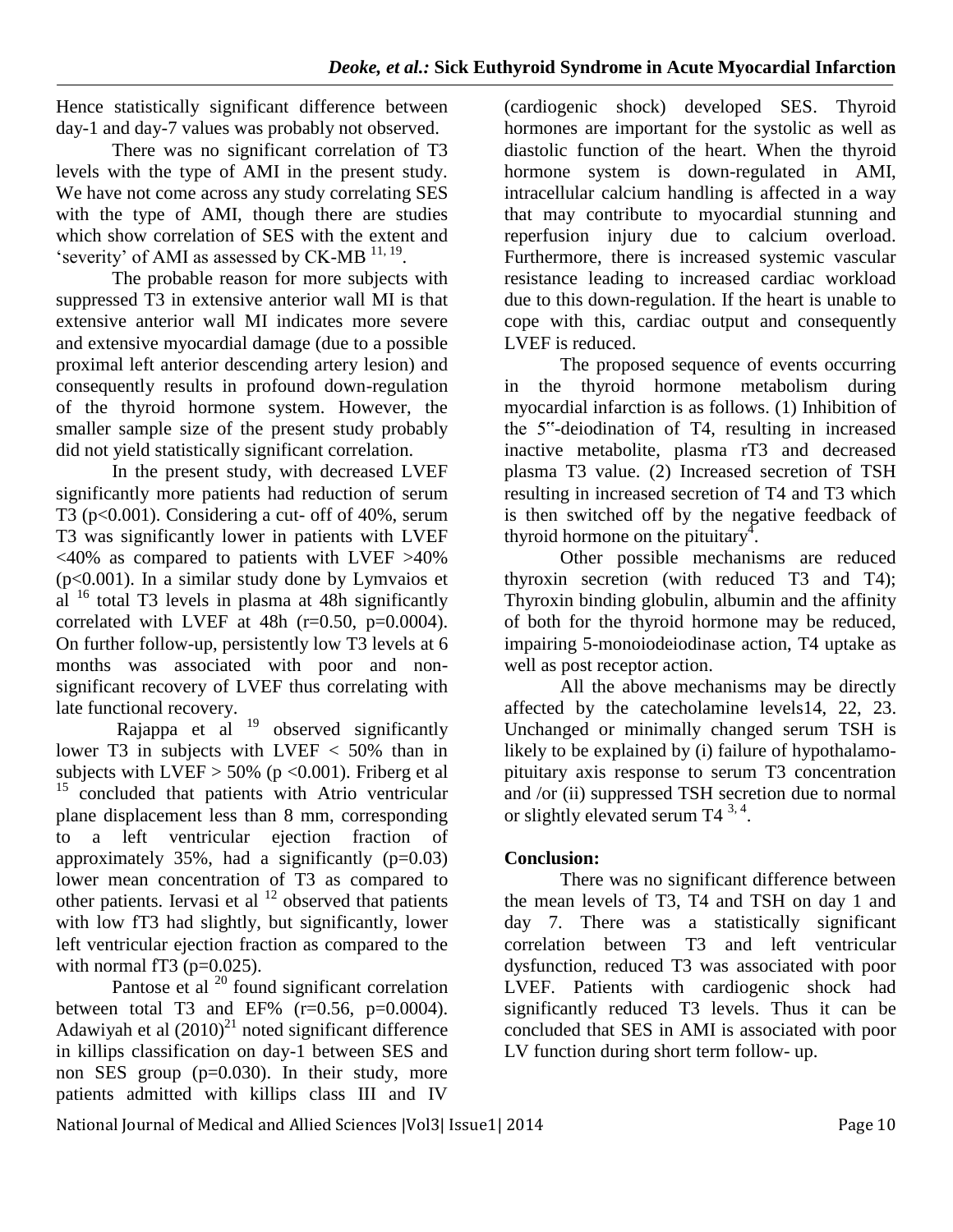#### *Deoke, et al.:* **Sick Euthyroid Syndrome in Acute Myocardial Infarction**

#### **Table 1: Distribution of subjects according to serum T3, T4 and TSH levels**

| Mean Thyroid hormone level   Day 1 |                 | $\vert$ Day 7   | p value |
|------------------------------------|-----------------|-----------------|---------|
|                                    | Mean $\pm$ S.D. | Mean $\pm$ S.D. |         |
| Serum T3 $(ng/ml)$                 | $0.86 \pm 0.34$ | $0.92 \pm 0.31$ | 0.2586  |
| Serum T4 level (mcg/dl)            | $7.01 \pm 2.07$ | $6.96 \pm 2.05$ | 0.8815  |
| Serum TSH level (mcIU/ml)          | $2.12 \pm 1.55$ | $2.08 \pm 1.46$ | 0.8741  |

#### **Table 2: Correlation of serum T3 (day-1) with types of myocardial infarction**

| Location Of MI                 | Serum T3 level (ng/ml) |              |            | 'p' value |
|--------------------------------|------------------------|--------------|------------|-----------|
|                                | < 0.52                 | $0.52 - 1.9$ | >1.9       | < 0.52    |
|                                | $(n=12)$               | $(n=59)$     | $(n=1)$    | $(n=12)$  |
| Extensive anterior MI $(n=24)$ | $7(29.2\%)$            | $17(70.8\%)$ | $0(0\%)$   | $p=0.110$ |
| Anteroseptal MI $(n=6)$        | $0(0\%)$               | $6(100\%)$   | $0(0\%)$   | $p=0.486$ |
| Anterolateral MI (n=8)         | $0(0\%)$               | $8(100\%)$   | $0(0\%)$   | $p=0.371$ |
| Inferior MI $(n=26)$           | $4(15.4\%)$            | $21(80.8\%)$ | $1(3.8\%)$ | $p=0.403$ |
| Inferolateral MI $(n=3)$       | $0(0\%)$               | $3(100\%)$   | $0(0\%)$   | $p=0.708$ |
| Posterior MI $(n=3)$           | $3(100\%)$             | $0(0\%)$     | $0(0\%)$   | $p=0.708$ |
| Lateral MI $(n=1)$             | $0(0\%)$               | $1(100\%)$   | $0(0\%)$   | $p=0.894$ |

#### **Table 3: Correlation of Day 1 serum T3 with LV Ejection Fraction**

| <b>LVEF</b>        | Day-1 Serum T3 level $(ng/ml)$   P value |              |           |                   |
|--------------------|------------------------------------------|--------------|-----------|-------------------|
|                    | < 0.52                                   | $0.52 - 1.9$ | >1.9      |                   |
| $<$ 30 (n=4)       | $4(100\%)$                               | $0(0\%)$     | $0(0\%)$  | $Chi^2 = 33.5419$ |
| $30-40$ (n=21)     | 6(28.6%)                                 | $15(71.4\%)$ | $0(0\%)$  | $P<0.001$ , HS    |
| $40.1 - 50$ (n=35) | $2(5.7\%)$                               | 33(94.3%)    | $0(0\%)$  |                   |
| $50.1 - 60$ (n=10) | $0(0\%)$                                 | $9(90\%)$    | $1(10\%)$ |                   |
| $>60$ (n=2)        | $0(0\%)$                                 | $2(100\%)$   | $0(0\%)$  |                   |

#### **Table 4: Correlation of Day 1 Serum T3 with the two groups according to LVEF**

| $LVEF$ $(\% )$                       |        | Day-1 Serum T3 level $(ng/ml)$   P value |      |                                            |
|--------------------------------------|--------|------------------------------------------|------|--------------------------------------------|
|                                      | < 0.52 | $0.52 - 1.9$                             | >1.9 |                                            |
| $<$ 40 (n= 25)   10 (40%)   15 (60%) |        |                                          | 0(%  | $\text{Chi}^2 = 15.932, \text{ p} < 0.001$ |
| $\leq$ 40 (n= 47)   2 (4.2%)         |        | $1(44(93.7%)$ 1 $(2.1%)$                 |      |                                            |

#### **Table 5: Correlation of serum T3 (day-1) with cardiogenic shock**

| Serum T <sub>3</sub> | Cardiogenic shock |            | p value       |
|----------------------|-------------------|------------|---------------|
| day-1 $(ng/ml)$      | Absent            | Present    |               |
|                      | $(n=68)$          | $(n=4)$    |               |
| < 0.52               | 8(11.7%)          | $4(100\%)$ | < 0.52        |
| $0.52 - 1.9$         | 59(86.8%)         | $0(0\%)$   | $0.52 - 1.9$  |
| >1.9                 | $1(1.5\%)$        | $0(0\%)$   | >1.9          |
| $Total(n=72)$        | 68(100%)          | $4(100\%)$ | $Total(n=72)$ |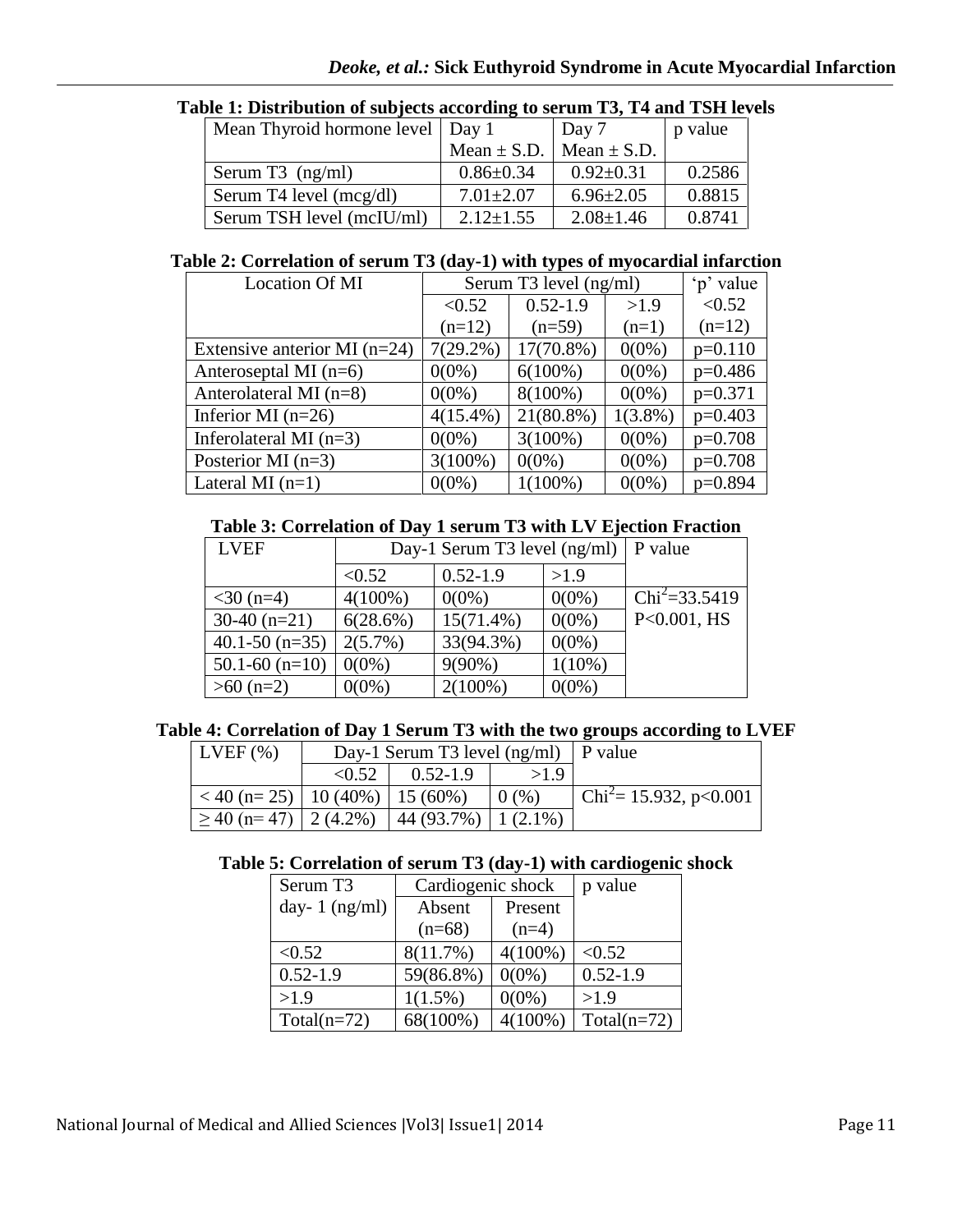

# **Figure1. Scatter diagram showing correlation between serum T3 and LVEF**<br>80%

## **References :**

- 1. Hennemann G, Docter R, Krenning EP. Causes and effects of the low T3 syndrome during caloric deprivation and nonthyroidal illness: an overview. Acta Med Kaust 1988;  $15: 42 - 45.$
- 2. Phillips RH, Valente WA, Caplan ES, Connor TB, Wiswell JG. Circulating thyroid hormone changes in acute trauma: prognostic implications for clinical outcome. J Trauma 1984; 24: 116 –119.
- 3. Cherem HJ, Nellen HH, Barabejski FG, Chong MBA, Lifshitz GA. Thyroid function and abdominal surgery – A longitudinal study. Arch Med Res 1992; 23: 143-147.
- 4. Eber B, Schumacher M, Langsteger W, Zweiker R, Fruhwald FM, Pokan R, et al. Changes in thyroid hormone parameters after acute myocardial infarction. Cardiology 1995; 86:152-56.
- 5. Holland FW, Brown PS, Weintraub BD, Clark RE. Cardiopulmonary bypass and thyroid function: a "euthyroid sick syndrome". Ann Thorac Surg 1991; 52(1): 46-50.
- 6. Girvent M, Maestro S, Hernandez R, Carajol I, Monne J, Sancho JJ et al. Euthyroid sick

syndrome, associated endocrine abnormalities, and outcome in elderly patients undergoing emergency operation. Surgery 1998; 123(5): 560-567.

- 7. Duntas LH, Nguyen TT, Keck FS, Nelson DK, DiStefano JJ. Changes in metabolism of TRH in euthyroid sick syndrome. European Journal of Endocrinology 1999;141: 337- 341.
- 8. Beigneux AP, Moser AH, Shigenaga JK, Grunfeld C, Feingold KR. Sick euthyroid syndrome is associated with decreased TR expression and DNA binding in mouse liver. American Journal of Physiology-Endocrinology and Metabolism 2003; 284: E228–E236.
- 9. Hamilton MA, Stevenson LW, Luu M, Walden JA. Altered thyroid hormone metabolism in advanced heart failure. Journal of the American College of Cardiology 1990; 16: 91–95.
- 10. Utiger RD. Altered thyroid function in nonthyroidal illness and surgery: to treat or not to treat? N Engl J Med.1995; 333:1562– 1563.
- 11. Friberg L, Werner S, Eggertsen G, Ahnve S. Rapid downregulation of thyroid